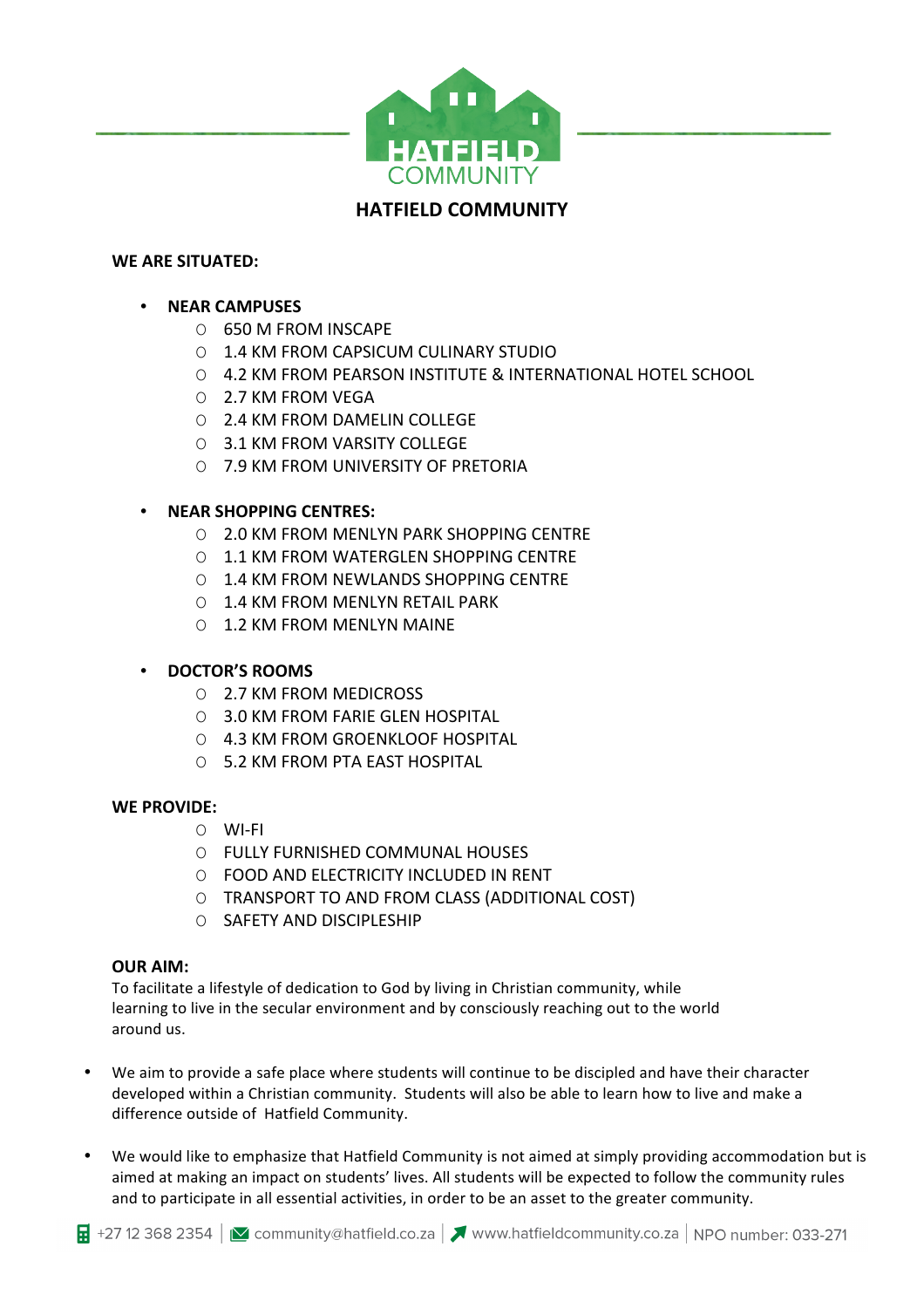

#### **GENERAL COMMUNITY ACTIVITIES:**

- Participate in weekly small group meetings (cells) where openness and accountability are encouraged.
- Regularly attend church and participate in church life.
- Be part of the community living and attend most meals.
- Actively take part in assigned house responsibilities.
- The key concept during the year is that students will be required to adopt a "rhythm of life". A rhythm of life is a predetermined lifestyle that one agrees to live by / adopt in order to achieve a certain end, and will be based on the current values and operational principles employed by the Hatfield Training Centre.

"We speak our words of praise in a world that is hellish; we sing our songs of victory in a world where things get messy. We live our joy among people who neither understand nor encourage us. But the content of our lives is God, not man. We are not scavenging in the dark alleys of the world, poking in its rubbish bins for a bare sustenance. We are travelling in the light, towards God who is rich in mercy and strong to save. It is Christ, not culture that defines our lives. It is the help we experience, not the hazards we risk, that shape our days."

#### **PFRSONAL**

#### *Spiritual: Seek God with all your Heart and mind*

- Attendance of at least one church service at HCC per Sunday.
- Regular attendance in small groups: once a week.
- Commit to live in humility. Being open and accountable with your life.

- Commit to go on local outreaches during the year (It can be a one-day outreach at the church or longer)

#### **Physical: Live healthy**

- Regular exercise (Self-initiated and sustained)
- Healthy eating habits

#### *Financial: Live with integrity*

- Keep a monthly budget and remain financially accountable to another person
- Remember the poor (do something regularly e.g. commit to Faith Promise)
- Fulfil all my financial commitments.

## **COMMUNITY**

#### *Relationships: Value them highly*

- Be part of my community and spend time developing relationships
- Encourage each person in the community in their personal growth
- Be considerate in all aspects of community living
- Be open with regard to romantic relationships

#### *House rules: Consider one another*

- Be at the house for at least 3 meals a week if you can't be there for all the meals.
- Adhere to the curfew of 12:00 and be quiet at 10:00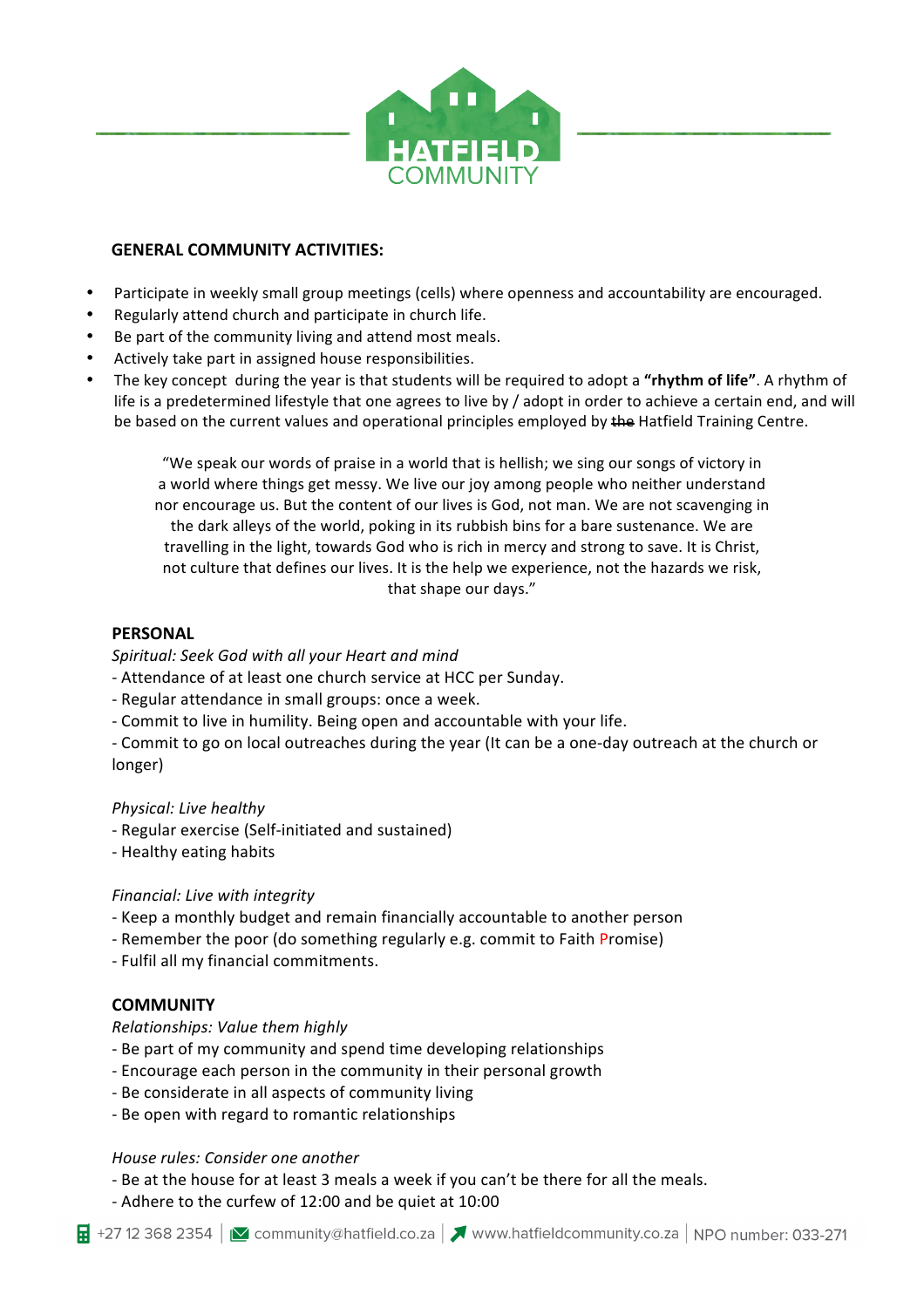

- Ensure cleanliness and tidiness
- Actively be part of maintenance and cleaning of the house
- Remember the neighbours, be considerate

**COST FOR 2018:** Students will be charged for boarding and lodging (food included). Payments need to be made in advance for each month or as per the option chosen from the contract.

#### A deposit of R4500.00 rent is required to book the students place.

Any costs relating to outreaches, study materials or short courses are not included in monthly cost, and will have to be paid for by the student. **NB**: There will be no reduction in costs should a student be away on holiday for any period of time, with exception to December which is charged at a pro-rata rate for January to November contracts.

| <b>Potter's House</b><br>Deposit due<br>R 4 500,00 |            | <b>Grace House</b><br><b>House</b><br>R 4 500,00<br>R 4 500,00 |               | <b>Private Rooms</b><br>R 4 500,00 |  |
|----------------------------------------------------|------------|----------------------------------------------------------------|---------------|------------------------------------|--|
|                                                    |            |                                                                |               |                                    |  |
|                                                    |            |                                                                |               |                                    |  |
| R 4 675,00                                         | R 4 850,00 | R 4 975,00                                                     | R 5 100,00    | R 6 010,00                         |  |
| R 4 675,00                                         | R 4 850,00 | R 4 975,00                                                     | R 5 100,00    | R 6 010,00                         |  |
| R 4 675,00                                         | R 4 850,00 | R 4 975,00                                                     | R 5 100,00    | R 6 010,00                         |  |
| R 4 675,00                                         | R 4 850,00 | R 4 975,00                                                     | R 5 100,00    | R 6 010,00                         |  |
| R 4 675,00                                         | R 4 850,00 | R 4 975,00                                                     | R 5 100,00    | R 6 010,00                         |  |
| R 4 675,00                                         | R 4 850,00 | R 4 975,00                                                     | R 5 100,00    | R 6 010,00                         |  |
| R 4 675,00                                         | R 4 850,00 | R 4 975,00                                                     | R 5 100,00    | R 6 010,00                         |  |
| R 4 675,00                                         | R 4 850,00 | R 4 975,00                                                     | R 5 100,00    | R 6 010,00                         |  |
| R 4 675,00                                         | R 4 850,00 | R 4 975,00                                                     | R 5 100,00    | R 6 010,00                         |  |
| R 4 675,00<br>01 November 2018                     |            | R 4 975,00                                                     | R 5 100,00    | R 6 010,00                         |  |
| R 46 750,00                                        | R48500,00  | R 49 750,00                                                    | R 51 000,00   | R 60 100,00                        |  |
|                                                    |            |                                                                |               |                                    |  |
|                                                    |            | R 4 850,00<br>$\sim$ $\sim$ $\sim$ $\sim$ $\sim$ $\sim$ $\sim$ | <b>Tucker</b> | <b>Petra House</b><br>R 4 500,00   |  |

## **2018 RESIDENCE RATES**

| Quarterly in advance- 2,5% discount |             |             |             |             |             |  |  |
|-------------------------------------|-------------|-------------|-------------|-------------|-------------|--|--|
| 31 January 2018                     | R 11 395,35 | R 11 821,90 | R 12 126,60 | R 12 431,25 | R 14 649,40 |  |  |
| 31 March 2018                       | R 11 395,30 | R 11 821,90 | R 12 126,60 | R 12 431,25 | R 14 649,40 |  |  |
| 30 June 2018                        | R 11 395,30 | R 11 821,90 | R 12 126,60 | R 12 431,25 | R 14 649,40 |  |  |
| 30 September 2018                   | R 11 395,30 | R 11 821,80 | R 12 126,45 | R 12 431,25 | R 14 649,30 |  |  |
|                                     | R 45 581,25 | R 47 287,50 | R 48 506,25 | R 49 725,00 | R 58 597,50 |  |  |

| Annual Settlement in advance- 5% discount |                           |                           |                 |
|-------------------------------------------|---------------------------|---------------------------|-----------------|
| 31 January 2018                           | R 44 412,50   R 46 075,00 | R 47 262,50   R 48 450,00 | $ $ R 57 095,00 |